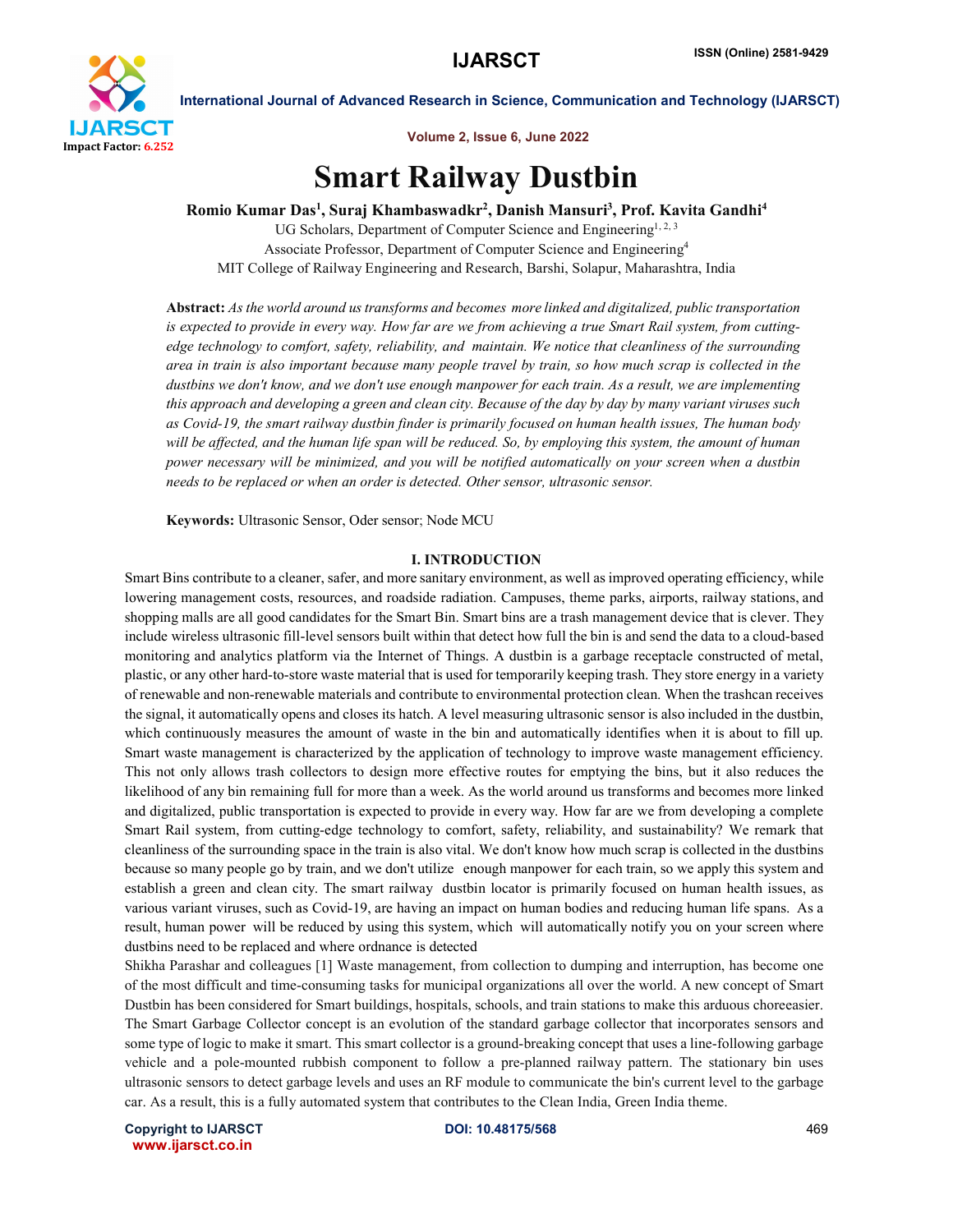

#### Volume 2, Issue 6, June 2022

According to M.Ashwin et al. [2] trash management is a big issue all over the world. The clever is a cutting-edge automated gadget that collects old absorbent care products separately. In smart cities, the Automatic Intelligence Smart Bin assists in resolving trash management issues. In smart cities, the smart bin will play a vital role. The smart lifestyle starts with a clean environment in the city, which starts with a smart bin. The HC-SR04 Ultrasonic Sensor is used to recognize humans, and the TowerPro SG90 Servo Motor is used to automatically open and close the smart bin lid. The smart bin's overall functioning was controlled by an Arduino Uno microcontroller. The smart bin uses an IoT sensor to differentiate dry and wet waste collection. When the smart bin is 80 percent full, the microcontroller automatically sends a warning message to the garbage collector.

M. Dhaifallah and colleagues [3] on a micro grid model of a hospital, hybrid optimization of diverse energy resources was undertaken to evaluate the capability of a standalone energy system and simultaneous waste mitigation. The study'smain goals were to gather renewable energy resource data for a hybrid hospital, use the average amount of hospital waste from the literature and NASA surface meteorology, as well as the solar energy database from HOMER Pro software, to build a hybrid model for a conceptual hospital in Saudi Arabia's new green city, NEOM. Biogas cofire and diesel generators, as well as a PV solar array and batteries, made up the hybrid model. The load requirements of a freestanding hospital were analyzed using simulations. Tesla batteries were used to design the energy storage system.

One of the most significant applications of the Internet of Things (IoT) in this digital era, according to Jacob John et al. [4], is the development of smart cities. Smart objects (devices) are connected to each other via the internet as a backbone in IoT-based smart cities. Using multi hop connectivity, the smart objects' detected data is sent to the sink for further processing. Smart cities use studied data to improve their infrastructure, public utilities, and services by utilizing IoT technology for the betterment of the general population's well-being. Waste collection is a major issue for governments that want to establish a clean environment in IoT-based smart cities. As the population of metropolitan areas grows, so does the amount of waste produced.

D. Krishnakumar and colleagues [5] On India, solid waste management has been a big issue in railway waggons for decades. It is common knowledge that if solid waste is not adequately managed, it will have a significant negative impact on the environment. The goal of this project is to collect solid garbage that passengers throw out the window and recycle or reuse it. Between two parallel window frames, two conveyor belts are placed one above the other. Four collection tanks are also installed, one pair at each end of one conveyor belt. A level sensor (ultrasonic sensor) and a GSM module are installed in the tanks. The garbage is directed onto the conveyor via two exit pipes connected from the interior. Each coop is equipped with a switch that, when pressed, activates the conveyor belt, preventing it from running indefinitely without any work to be done. The entire system, which consists of two sets of conveyor belts, is housed in a casing between the window's parallel frames.

According to Dr.T.M.N.Vamsi et al. [6,] appropriate waste management through the use of technology is a serious worry of the hour. Monitoring and disposal of waste are currently done by people, which is inconvenient; however, by augmenting the traditional system with the flavour of IoT, monitoring of garbage bins will be simple. This benefits those who work in the traditional garbage collection system, and it is the most practical solution. The SGMDSS is a cuttingedge information management control system that aids metros, cities, and villages in maintaining hygiene and cleanliness through improved waste disposal. This technology employs a cutting-edge approach that automates garbage monitoring and disposal. SGMDSS monitors garbage bins at various locations and notifies cleaning employees of the level of waste gathered in the bins via an android mobile application for disposal, as well as providing the shortest path to the garbage bin site that is almost full. This data is also transferred to a webpage, and the full database is saved and retrieved via the cloud. In addition, the worker receives an alarm message.

According to Ashi Goel et al. [7], the centrality of a town is determined by the quality of its air, the cleanliness of its roads and highways, and its overall atmosphere. One of the most pressing concerns as we work toward our wonderful vision 2020 aim of becoming a developed and affluent nation is hygiene. Our mission is 'Swachh Bharat Abhiyan,' hence we invented a 'Smart Toilet' and a 'Smart Dustbin.' Those who live in the city must be forced to suffer from a variety of ailments if cleanliness is not maintained. Suddenly, a plethora of new diseases appeared. There are numerous rubbish bins available, as well as many public toilets being built by the government, but most people have no knowledge where they are or where they are located when they walk out in new places. The method's architecture collects this information and transmits it via a wireless network. This paper may be useful in encouraging the majority to support the Clean India

Copyright to IJARSCT **DOI: 10.48175/568** 470 www.ijarsct.co.in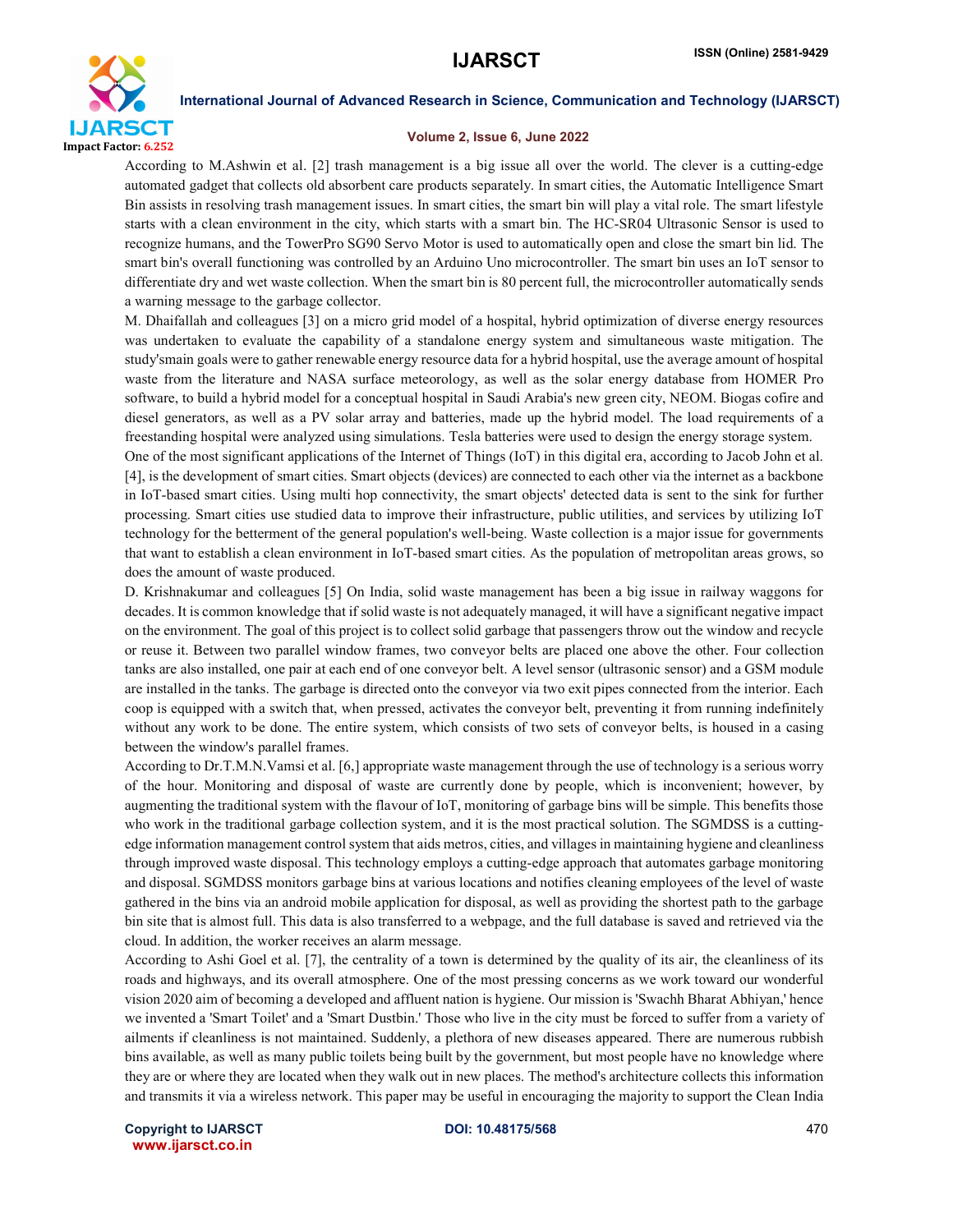

#### Volume 2, Issue 6, June 2022

effort. It will be able to demonstrate the emerging role in the Clean India scheme in the future. Sensors are used to detect the level of rubbish in the dustbins and public bathrooms, and the information is transferred to the official mobile station via GPS module.

Mudike Koushal Yadav and colleagues [8] Modern garbage management practices, from collection to dumping and disruption, have become a difficult and time-consuming task for municipal organizations all over the world. A novel concept of Smart Garbage Collection System has been considered for Smart buildings, hospitals, schools, and railway Stations to make this tedious work easier. The Smart Garbage Collector concept is a modernization of the traditional garbage collector that incorporates sensors and electronics to make it smart. This smart garbage collector is a groundbreaking concept that uses a line-following garbage vehicle and a pole-mounted rubbish component to follow a predetermined train path. The fixed bin uses ultrasonic sensors to indicate waste level and uses an RF Module to update the volume level of the bin to the garbage car. As a result, this gadget is a completely automated system that contributes significantly to the Clean India, Green India initiative.

According to Murali Krishna Thirumalakonda et al. [9], waste collection in public spaces and communities is a big problem today. Unsanitary conditions cause a variety of diseases and harm to the environment. This may be avoided by placing a smart dustbin in the vicinity. This smart garbage management system is an advance over a regular bin, and it uses ultrasonic sensor systems to check the garbage level above the dustbin. An ultrasonic sensor is a device that measures the distance between an object and the user. The bin may be opened and closed automatically using a sensor. When the bin is full, the buzzer will sound. Then, when the trashcan is full, it will transmit an alert message through GSM module, which is attached to the circuit. As a result, the system is useful in waste management when it is monitored and informed on a regular basis. Thisresults in a cleaner city for a higher quality of life. The smartphone app is developed as a graphical representation of daily updates to ensure a greener environment and support for Swachh Bharat for cleanliness. It is improved by the use of two bins, one for wet garbage and the other for dry waste. Wet trash decomposes quickly to produce biogas, which can be used in the home.

According to Rishabh Kumar Singhvi et al. [10], a smart system that monitors the trashcan and provides real- time status is required for the development of smart cities. Municipal corporations in India do not yet have access to realtime information about trash cans. In order to address this issue, we are building an Internet of Things (IoT)-based system that can send a notification to a company about the overflow and toxicity level of the dustbins. A website is also being created to keep track of the data related to the trash cans. The dustbin status is updated on the website and a message is sent to the mobile phone through GSM module. Citizens can also file complaints about trash cans or waste management on this website. Arduino is utilized as a microcontroller in the recommended system to interface between the GSM/GPRS module and the sensors. Dustbin level and toxicity are measured using an ultrasonic sensor and a gas sensor, respectively.

#### III. PROBLEM STATEMENT

Railway workers, like humans, are on the front lines of the fight against contagious diseases. They are regularly in contact with diseased people and also with health in the surrounding railway boogie.





Figure 4.1: Architecture of proposed system

Copyright to IJARSCT **DOI: 10.48175/568** 471 www.ijarsct.co.in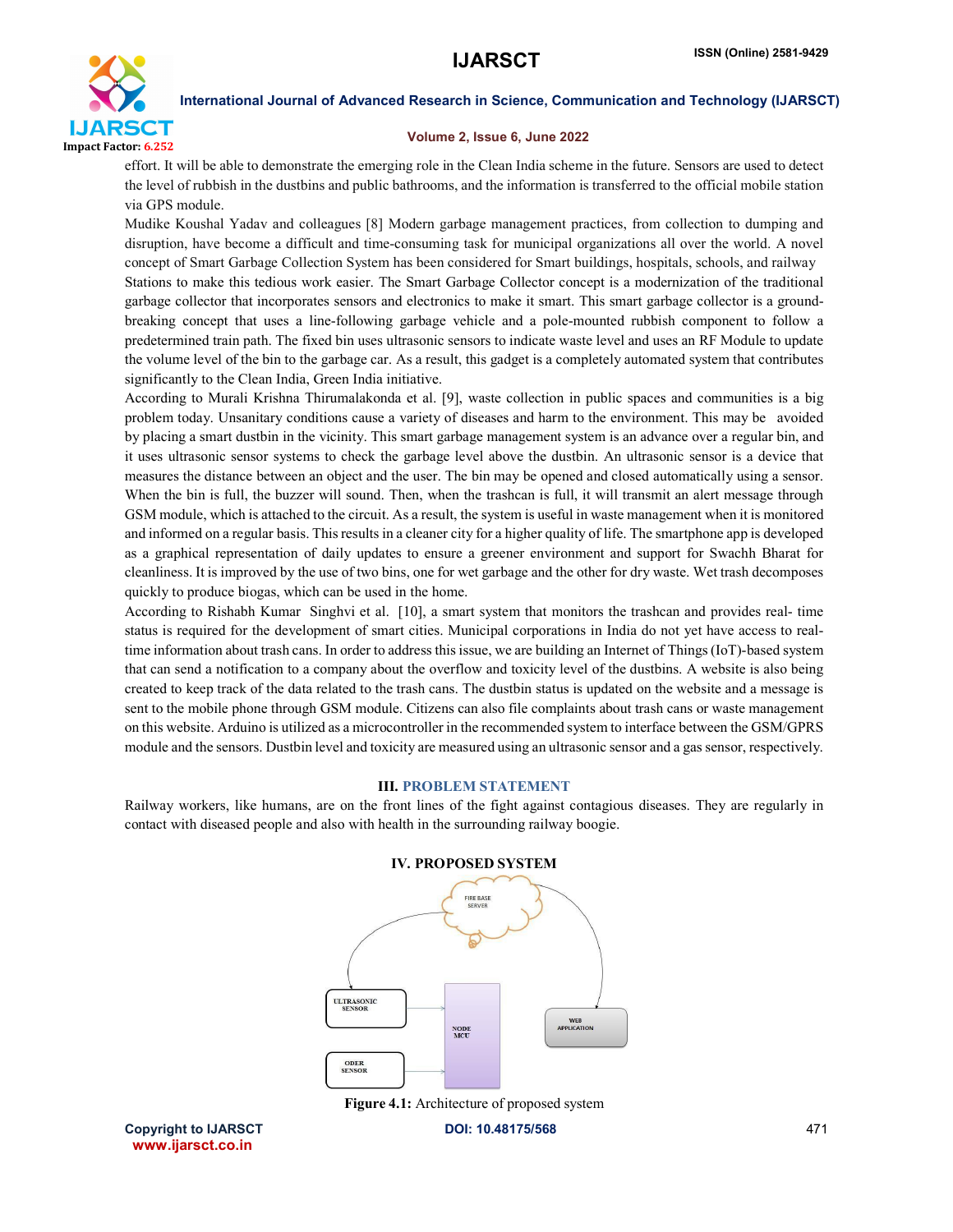

#### Volume 2, Issue 6, June 2022

#### 4.1 Working of Proposed System

#### A. Ultrasonic Sensor

Ultrasonic sensors work by emitting a sound wave that is above the human hearing range. The sensor's transducer functions as a microphone, receiving and transmitting ultrasonic sound. To deliver a pulse and receive the echo, our ultrasonic sensors, like many others, use a single transducer. The sensor measures the time between sending and receiving an ultrasonic pulse to determine the distance to a target.



#### Figure 4.2: Transmit and receive signal

- 1. Ultrasonic sensors send sound waves at a target and measure the time it takes for the reflected waves to return to the receiver to determine its distance.
- 2. This sensor is an electronic device that uses ultrasonic sound waves to detect the distance to a target and then converts the reflected sound into an electrical signal.

B. Oder Sensor



Fig 4.3 Oder Sensor

When molecules of any chemical element are placed on the surface of a sensor, the e-nose operates. When a sensor is exposed to scents, the change in resistance is detected. The outcome is a pattern that is unique to that element. Our technology is built around an Oder sensor that detects where Oder is present in the trash can. To keep the railway bogie's environment clean. Aside from that, there is a stench there, and there isn't a lot of scrap. As a result, we'll need another sensor to detect odor.

#### C. NODE MCU

The ESP-12E module on the NodeMCU ESP8266 development board contains an ESP8266 chip with a Tensilica Xtensa 32-bit LX106 RISC microprocessor. This microprocessor runs on a configurable clock frequency of 80MHz to 160MHz and supports RTOS. To store data and programmer, the NodeMCU contains 128 KB of RAM and 4MB of Flash memory. It is perfect for IoT projects due to its high processing power, built-in Wi-Fi / Bluetooth, and Deep Sleep Operating capabilities. A Micro USB jack and VIN pin can be used to power NodeMCU (External Supply Pin). It has interfaces for UART, SPI, and I2C. The NODE MCU is the system's heart in our design. This is used to control all operations by connecting two sensors, one Ultrasonic sensor and the other an Oder sensor



Figure 4.4: Node MCU

Copyright to IJARSCT **DOI: 10.48175/568** 472 www.ijarsct.co.in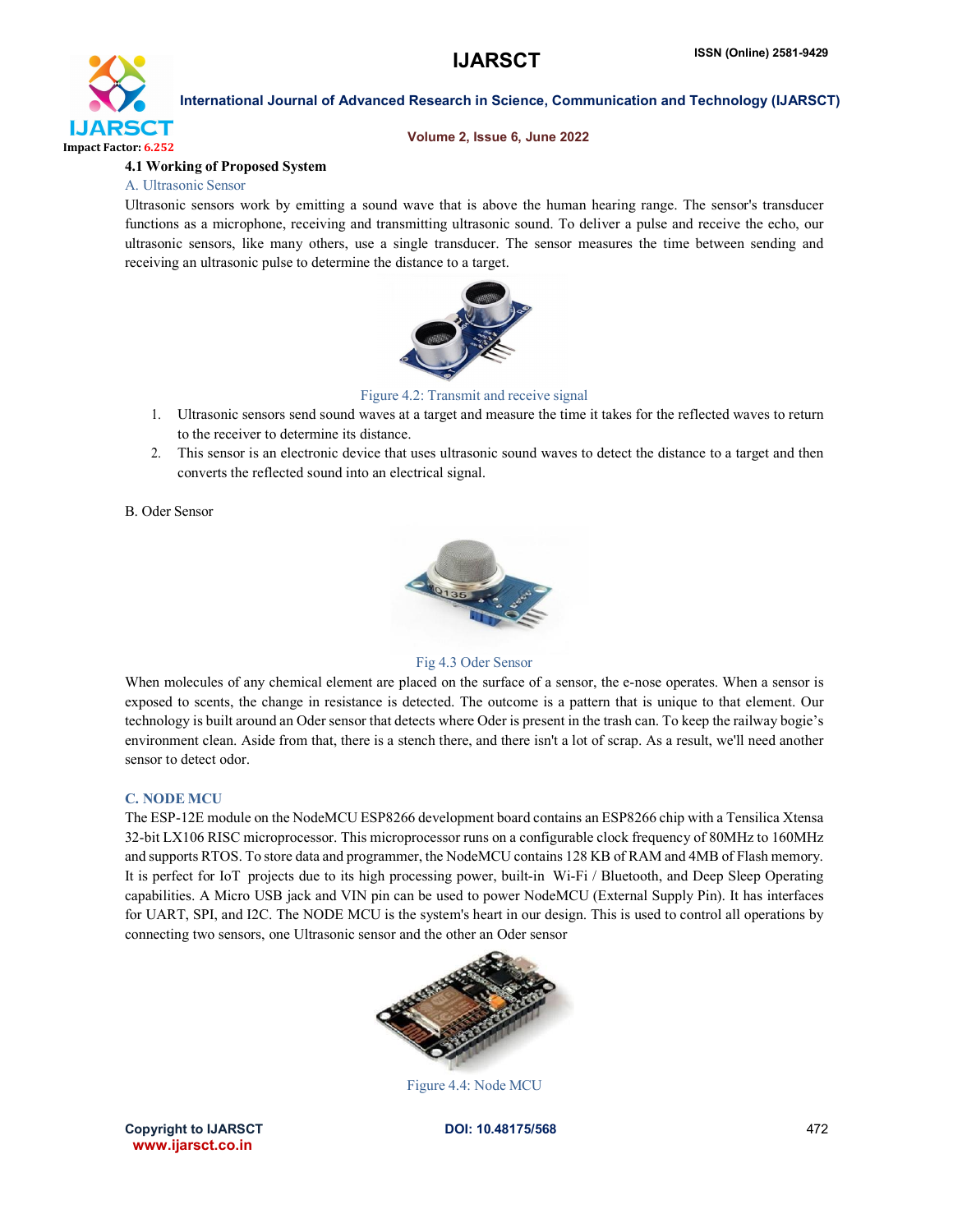

#### Volume 2, Issue 6, June 2022

### 4.2 Server / Web Application

In this system, data can be predicted by ultrasonic sensor and order sensor, which is nothing more than an ultrasonic sensor that detects the level of scrap in the dustbin and whether or not there is a smell present. This data is sent to the server, where we register/ login with our login id and password and then open one sheet with content ID, level, order, and comment, which is nothing more than whether or not the dustbin needs to be replaced. And the above technology provides excellent information regarding dustbin levels, resulting in a reduction in human manpower and a significant reduction in other infections infecting humans.

| Level | Oder    | Comment |    |
|-------|---------|---------|----|
| 5inch | Present | Need    | to |
|       |         | replace |    |
| 8inch | No      | Need    | to |
|       |         | replace |    |
|       |         |         |    |

#### Login /Register Output:

The heading of the Acknowledgment section and the References section must not be numbered. Causal Productions wishes to acknowledge Michael Shell and other contributors for developing and maintaining the IEEE LaTeX style files which have been used in the preparation of this template.

### V. RESULT AND DISCUSSION

The below result page shows the construction of a login and registration page, which has we give a signup and login page with a username and password to present the real-time database of design project results.

Smart Dustbin

#### SMART DUSTRIN SYSTEM



#### Result page 1. Login and Registration

| Firebase                                                                                                                                                                                                | duction w                                                                                                                                                                                                                                                        | Gibber & C |              |           |
|---------------------------------------------------------------------------------------------------------------------------------------------------------------------------------------------------------|------------------------------------------------------------------------------------------------------------------------------------------------------------------------------------------------------------------------------------------------------------------|------------|--------------|-----------|
| $\bullet$<br>Project Overview<br>٠                                                                                                                                                                      | <b>Realtime Database</b>                                                                                                                                                                                                                                         |            |              | $\bullet$ |
| <b>Build</b>                                                                                                                                                                                            | fairs Batkans Shane<br><b>Cona</b><br>--                                                                                                                                                                                                                         |            |              |           |
| 22 Authorization<br>App Check<br>ø<br><b>Firectory Eutabase</b><br>曲<br><b>Realtime Databone</b><br>٠<br>Esteranos<br>۰<br><b>Storage</b><br>Hosting<br>۰<br>Functions<br>н                             | C Protect your Realities Database resources from abuse, sock as billing fraud or philing Configure App Check X<br>00 https://birthin.2aids-default rids feetupers.com<br>https://durbin-Zeeds-default-rids.firebaude.com/<br>- Invel 29,51724<br>$-$ indices $0$ |            | $2 \times 1$ |           |
| <b>Machine Learning</b><br>۰<br><b>Release &amp; Monitor</b><br>Creatures Fortunnation Text La.<br>Analytics<br><b>Cashings Feature Event Con-</b><br><b>Receive</b><br><b>Sport</b><br><b>Lingrade</b> |                                                                                                                                                                                                                                                                  |            |              |           |
| <b>Bound Wooder</b><br>×                                                                                                                                                                                | 9. Increme Excess Instal Hytectar control)                                                                                                                                                                                                                       |            |              |           |

#### Result Page 2. Fetching Hardware components to take real time database.

#### IoT Based Dustbin for Smart Railways

| Train            | <b>DUSTBIN LEVEL</b><br>39% | ODER<br>Absent | <b>ACTION TO PERFORM</b><br>All okay |
|------------------|-----------------------------|----------------|--------------------------------------|
| Rajdhani Express |                             |                |                                      |
| Chennai Express  | 45                          | <b>Present</b> | Change Dustbin                       |
| Sahvadn Express  | 17%                         | Absent         | Allicka                              |

Result page -3 Experimental result of smart Railway dustbin.

Above result page which will show Real time database from server to this page project is designed based on hardware module which is mechanically connected with dustbin and Node MCU ESP8266 is Wi-Fi compatible is heart of system

Copyright to IJARSCT **DOI: 10.48175/568** 473 www.ijarsct.co.in